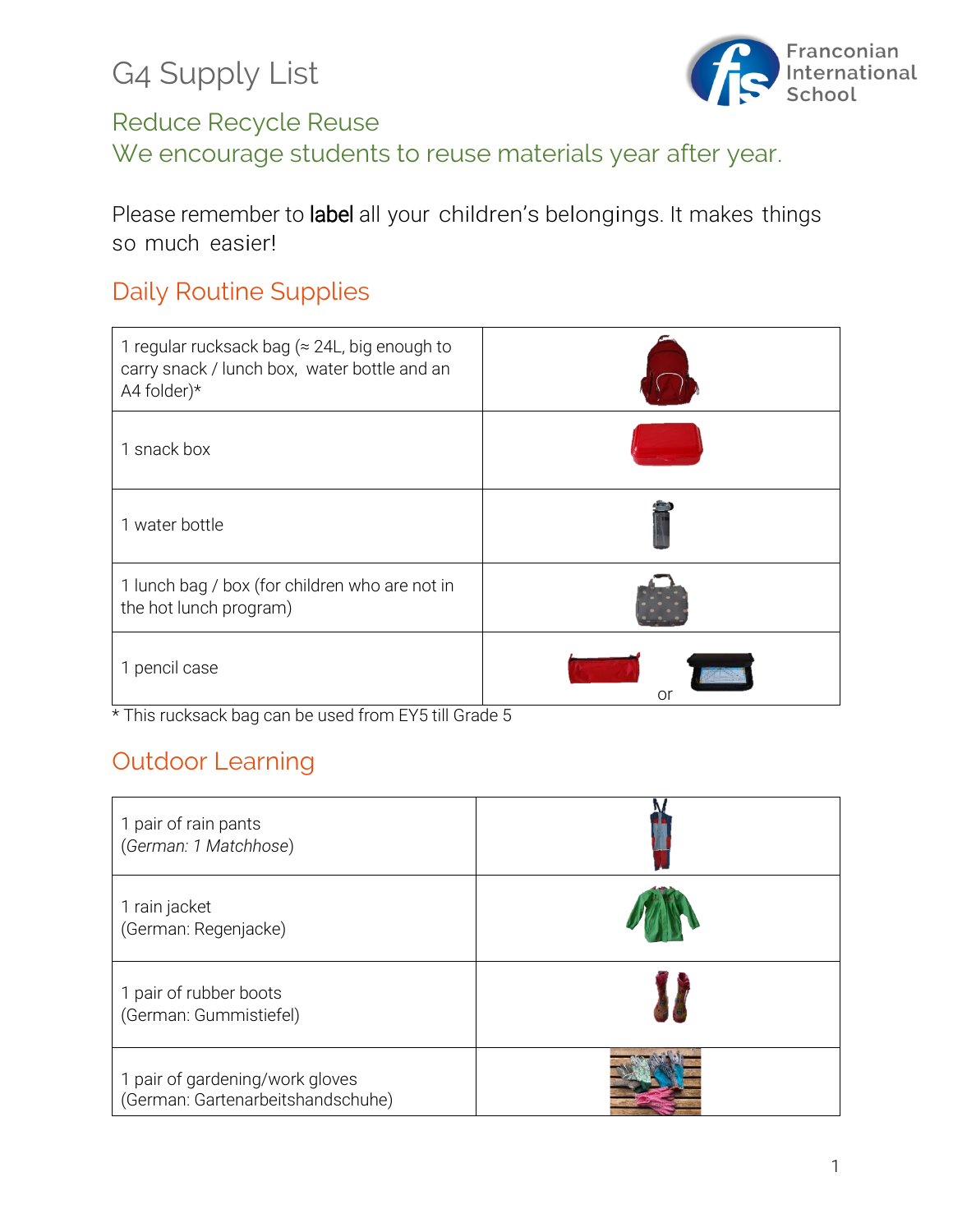# G4 Supply List



### Reduce Recycle Reuse We encourage students to reuse materials year after year.

## Homeroom Stationery

Writing materials (such as specific notebooks, folders…) will be supplied by the school.

Please label stationery items (pencils, markers, glue, scissors, paint sets, paint brushes etc...).

| 2 HB writing pencils                                 |                  | 2 Bleistifte HB                               |
|------------------------------------------------------|------------------|-----------------------------------------------|
| 1 set of 12 colored pencils                          |                  | 1 Set Farbstifte mit 12 Farben                |
| 1 large glue stick                                   |                  | 1 großer Klebestift                           |
| 1 eraser                                             |                  | 1 Radiergummi                                 |
| 4 highlighter pens<br>(different colors)             |                  | 4 Textmarker<br>(verschiedene Farben)         |
| 1 set of earphones without<br>volume slider (for IT) | (not<br>suitable | 1 Kopfhörer ohne<br>Lautstärkeregler (für IT) |

## Physical Education supplies

- o 1 sport bag containing:
- o 1 pair of indoor training shoes (non-marking sole)
- o 1 T-shirt
- o 1 pair of shorts
- o 1 training pants (for cooler weather and for outside practice)
- o 1 long sleeve sport jacket (for cooler weather and for outside practice)
- o 1 pair of socks

The PE bag will be sent home regularly for washing.